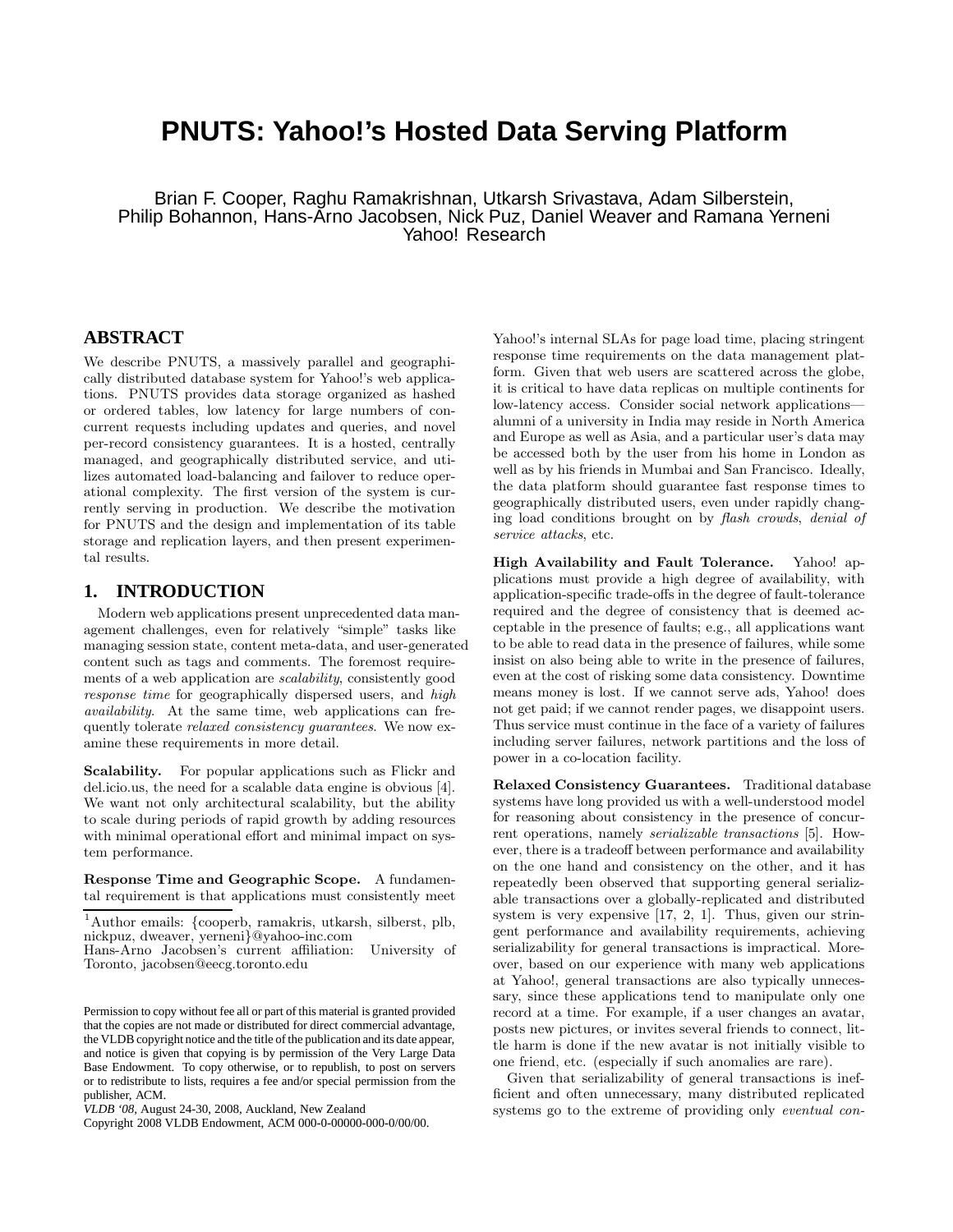sistency [23, 12]: a client can update any replica of an object and all updates to an object will eventually be applied, but potentially in different orders at different replicas. However, such an eventual consistency model is often too weak and hence inadequate for web applications, as the following example illustrates:

Example 1. Consider a photo sharing application that allows users to post photos and control access. For simplicity of exposition, let us assume that each user's record contains both a list of their photos, and the set of people allowed to view those photos. In order to show Alice's photos to Bob, the application reads Alice's record from the database, determines if Bob is in the access list, and then uses the list of Bob's photos to retrieve the actual photo files from a separate serving store. A user wishes to do a sequence of 2 updates to his record:

- $U_1$ : Remove his mother from the list of people who can view his photos
- $U_2$ : Post spring-break photos

Under the eventual consistency model, update  $U_1$  can go to replica  $R_1$  of the record, while  $U_2$  might go to replica  $R_2$ . Even though the final states of the replicas  $R_1$  and  $R_2$  are guaranteed to be the same (the eventual consistency guarantee), at  $R_2$ , for some time, a user is able to read a state of the record that never should have existed: the photos have been posted but the change in access control has not taken place.

This anomaly breaks the application's contract with the user. Note that this anomaly arises because replica  $R_1$  and  $R_2$  apply updates  $U_1$  and  $U_2$  in opposite orders, i.e., replica  $R_2$  applies update  $U_2$  against a stale version of the record.

As these examples illustrate, it is often acceptable to read (slightly) stale data, but occasionally stronger guarantees are required by applications.

# **1.1 PNUTS Overview**

We are building the PNUTS system, a massive-scale, hosted database system to support Yahoo!'s web applications. Our focus is on data serving for web applications, rather than complex queries, e.g., offline analysis of web crawls. We now summarize the key features and architectural decisions in PNUTS.

Data Model and Features PNUTS exposes a simple relational model to users, and supports single-table scans with predicates. Additional features include scatter-gather operations, a facility for asynchronous notification of clients and a facility for bulk loading.

Fault Tolerance PNUTS employs redundancy at multiple levels (data, metadata, serving components, etc.) and leverages our consistency model to support highly-available reads and writes even after a failure or partition.

Pub-Sub Message System Asynchronous operations are carried out over a topic-based pub/sub system called Yahoo! Messsage Broker (YMB), which together with PNUTS, is part of Yahoo!'s Sherpa data services platform. We chose pub/sub over other asynchronous protocols (such as gossip [12]) because it can be optimized for geographically distant replicas and because replicas do not need to know the location of other replicas.

Record-level Mastering To meet response-time goals, PNUTS cannot use write-all replication protocols that are employed by systems deployed in localized clusters [8, 15]. However, not every read of the data necessarily needs to see the most current version. We have therefore chosen to make all high latency operations asynchronous, and to support record-level mastering. Synchronously writing to multiple copies around the world can take hundreds of milliseconds or more, while the typical latency budget for the database portion of a web request is only 50-100 milliseconds. Asynchrony allows us to satisfy this budget despite geographic distribution, while record-level mastering allows most requests, including writes, to be satisfied locally.

Hosting PNUTS is a hosted, centrally-managed database service shared by multiple applications. Providing data management as a service significantly reduces application development time, since developers do not have to architect and implement their own scalable, reliable data management solutions. Consolidating multiple applications onto a single service allows us to amortize operations costs over multiple applications, and apply the same best practices to the data management of many different applications. Moreover, having a shared service allows us to keep resources (servers, disks, etc.) in reserve and quickly assign them to applications experiencing a sudden upsurge in popularity.

# **1.2 Contributions**

In this paper, we present the design and functionality of PNUTS, as well as the key protocols and algorithms used to route queries and coordinate the growth of the massive data store. In order to meet the requirements for a web data platform, we have made several fundamental—and sometimes radical—design decisions:

- An architecture based on *record-level*, asynchronous geographic replication, and use of a guaranteed messagedelivery service rather than a persistent log.
- A *consistency model* that offers applications transactional features but stops short of full serializability.
- A careful choice of features to include (e.g., hashed and ordered table organizations, flexible schemas) or exclude (e.g., limits on ad hoc queries, no referential integrity or serializable transactions).
- Delivery of data management as a *hosted service*.

We discuss these choices, and present the results of an initial performance study of PNUTS. The first version of our system is being used in production to support social web and advertising applications. As the system continues to mature, and some additional features (see Section 6) become available, it will be used for a variety of other applications.

# **2. FUNCTIONALITY**

In this section we briefly present the functionality of PNUTS, and point out ways in which it is limited by our desire to keep the system as simple as possible while still meeting the key requirements of Yahoo! application developers. We first outline the data and query model, then present the consistency model and notification model, and end with a brief discussion of the need for efficient bulk loading.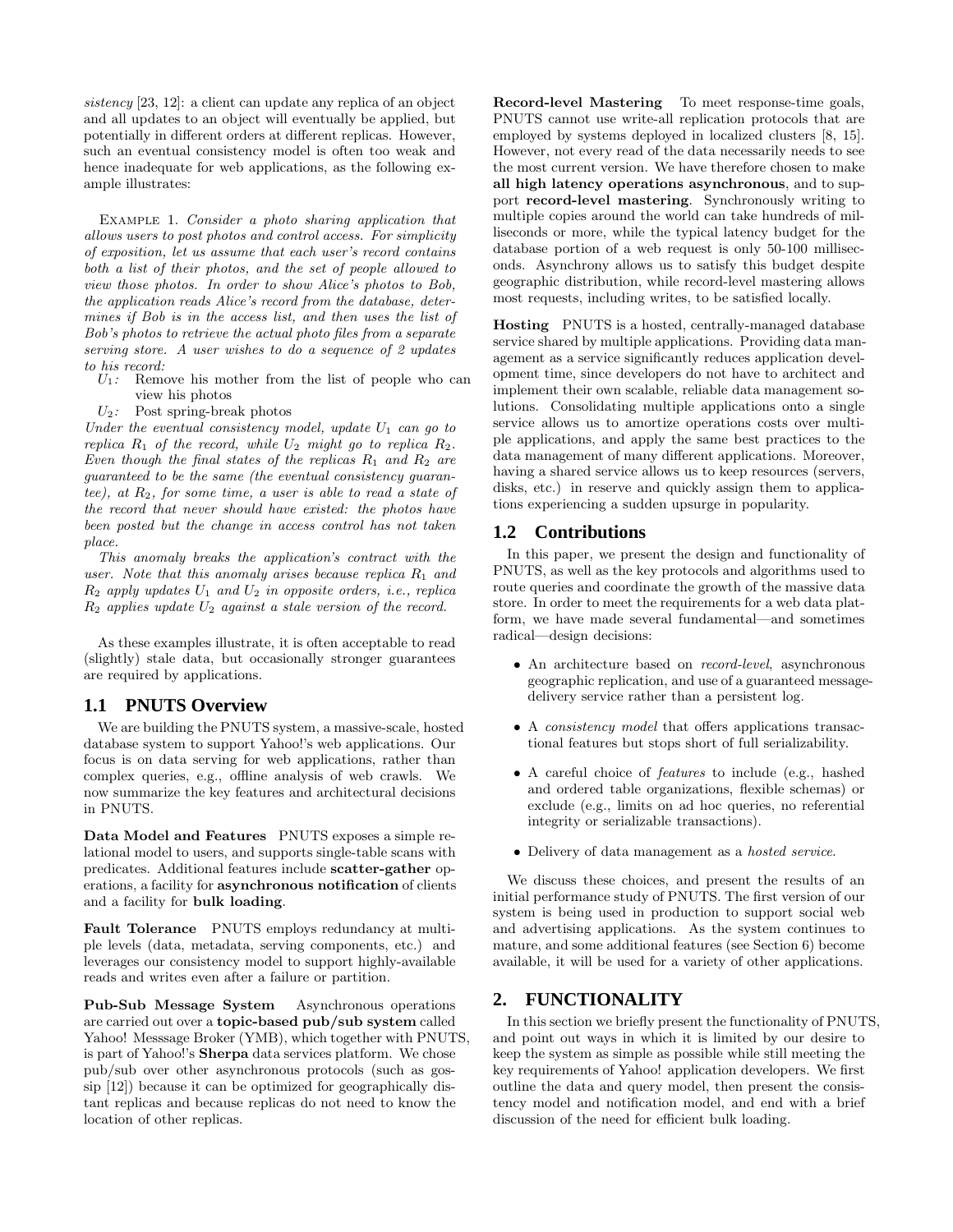# **2.1 Data and Query Model**

PNUTS presents a simplified relational data model to the user. Data is organized into tables of records with attributes. In addition to typical data types, "blob" is a valid data type, allowing arbitrary structures inside a record, but not necessarily large binary objects like images or audio. (We observe that blob fields, which are manipulated entirely in application logic, are used extensively in practice.) Schemas are flexible: new attributes can be added at any time without halting query or update activity, and records are not required to have values for all attributes.

The query language of PNUTS supports selection and projection from a single table. Updates and deletes must specifiy the primary key. While restrictive compared to relational systems, single-table queries in fact provide very flexible access compared to distributed hash [12] or ordered [8] data stores, and present opportunities for future optimization by the system (see Section 3.3.1). Consider again our hypothetical social networking application: A user may update her own record, resulting in point access. Another user may scan a set of friends in order by name, resulting in range access. PNUTS allows applications to declare tables to be hashed or ordered, supporting both workloads efficently.

Our system is designed primarily for online serving workloads that consist mostly of queries that read and write single records or small groups of records. Thus, we expect most scans to be of just a few tens or hundreds of records, and optimize accordingly. Scans can specify predicates which are evaluated at the server. Similarly, we provide a "multiget" operation which supports retrieving multiple records (from one or more tables) in parallel by specifying a set of primary keys and an optional predicate, but again expect that the number of records retrieved will be a few thousand at most.

Our system, regrettably, also does not enforce constraints such as referential integrity, although this would be very desirable. The implementation challenges in a system with fine-grained asynchrony are significant, and require future work. Another missing feature is complex ad hoc queries (joins, group-by, etc.). While improving query functionality is a topic of future work, it must be accomplished in a way that does not jeapardize the response-time and availability currently guaranteed to the more "transactional" requests of web applications. In the shorter term, we plan to provide an interface for both Hadoop, an open source implementation of MapReduce [11], and Pig [21], to pull data out of PNUTS for analysis, much as MapReduce pulls data out of BigTable [8].

# **2.2 Consistency Model: Hiding the Complexity of Replication**

PNUTS provides a consistency model that is between the two extremes of general serializability and eventual consistency. Our model stems from our earlier observation that web applications typically manipulate one record at a time, while different records may have activity with different geographic locality. We provide per-record timeline consistency: all replicas of a given record apply all updates to the record in the same order. An example sequence of updates to a record is shown in this diagram:

Update v. 1.0 v. 1.2 v. 1.3 v. 2.0 v. 2.2 v. 1.1 v. 2.1 Insert Insert Update Update Delete

In this diagram, the events on the timeline are inserts, up-

dates and deletes for a particular primary key. The intervals between an insert and a delete, shown by a dark line in the diagram, represent times when the record is physically present in the database. A read of any replica will return a consistent version from this timeline, and replicas always move forward in the timeline. This model is implemented as follows. One of the replicas is designated as the master, independently for each record, and all updates to that record are forwarded to the master. The master replica for a record is adaptively changed to suit the workload – the replica receiving the majority of write requests for a particular record becomes the master for that record. The record carries a sequence number that is incremented on every write. As shown in the diagram, the sequence number consists of the generation of the record (each new insert is a new generation) and the version of the record (each update of an existing record creates a new version). Note that we (currently) keep only one version of a record at each replica.

Using this per-record timeline consistency model, we support a whole range of API calls with varying levels of consistency guarantees.

- Read-any: Returns a possibly stale version of the record. However, unlike Example 1, the returned record is always a valid one from the record's history. Note that this call departs from strict serializability since with this call, even after doing a successful write, it is possible to see a stale version of the record. Since this call has lower latency than other read calls with stricter guarantees (described next), it provides a way for the application to explicitly indicate, on a per-read basis, that performance matters more than consistency. For example, in a social networking application, for displaying a user's friend's status, it is not absolutely essential to get the most up-to-date value, and hence read-any can be used.
- Read-critical(required version): Returns a version of the record that is strictly newer than, or the same as the required version. A typical application of this call is when a user writes a record, and then wants to read a version of the record that definitely reflects his changes. Our write call returns the version number of the record written, and hence the desired read guarantee can be enforced by using a read-critical with required version set to the version returned by the write.
- Read-latest: Returns the latest copy of the record that reflects all writes that have succeeded. Note that read- -critical and read-latest may have a higher latency than read-any if the local copy is too stale and the system needs to locate a newer version at a remote replica.
- Write: This call gives the same ACID guarantees as a transaction with a single write operation in it. This call is useful for blind writes, e.g., a user updating his status on his profile.
- Test-and-set-write(required version): This call performs the requested write to the record if and only if the present version of the record is the same as requiredversion. This call can be used to implement transactions that first read a record, and then do a write to the record based on the read, e.g., incrementing the value of a counter. The test-and-set write ensures that two such concurrent increment transactions are properly serialized. Such a primitive is a well-known form of opti-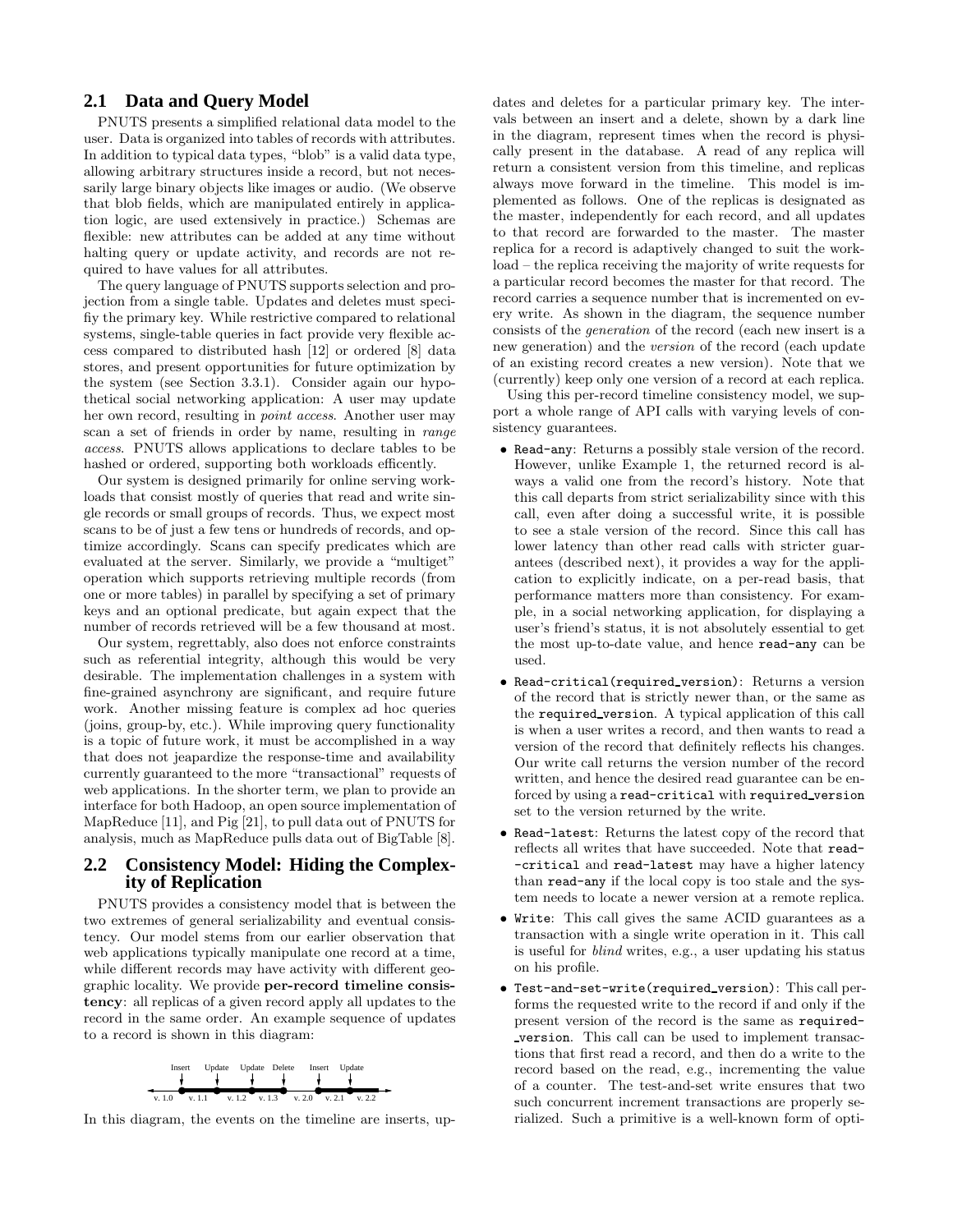

Figure 1: PNUTS system architecture

mistic concurrency control [5].

Our API, in contrast to that of SQL, may be criticized for revealing too many implementation details such as sequence numbers. However, revealing these details does allow the application to indicate cases where it can do with some relaxed consistency for higher performance, e.g., read-critical. Similarly, a test-and-set write allows us to implement single-row transactions without any locks, a highly desirable property in distributed systems. Of course, if the need arises, our API can be packaged into the traditional BEGIN TRANSACTION and COMMIT for single-row transactions, at the cost of losing expressiveness. Note that our consistency guarantees are somewhat different than traditional guarantees such as serializable, repeatable read, read committed, snapshot isolation and so on. In particular, we make no guarantees as to consistency for multi-record transactions. Our model can provide serializability on a per-record basis. In particular, if an application reads or writes the same record multiple times in the same "transaction," the application must use record versions to validate its own reads and writes to ensure serializability for the "transaction."

In the future, we plan to augment our consistency model with the following primitives:

- Bundled updates: Consistency guarantees for write operations that span multiple records (see Section 6).
- Relaxed consistency: Under normal operation, if the master copy of a record fails, our system has protocols to fail over to another replica. However, if there are major outages, e.g., the entire region that had the master copy for a record becomes unreachable, updates cannot continue at another replica without potentially violating record-timeline consistency. We will allow applications to indicate, per-table, whether they want updates to continue in the presence of major outages, potentially branching the record timeline. If so, we will provide automatic conflict resolution and notifications thereof. The application will also be able to choose from several conflict resolution policies: e.g., discarding one branch, or merging updates from branches, etc.

# **2.3 Notification**

Trigger-like notifications are important for applications such as ad serving, which must invalidate cached copies of ads when the advertising contract expires. Accordingly, we allow the user to subscribe to the stream of updates on a table. Notifications are easy to provide given our underlying

pub/sub infrastructure (see Section 3.2.1), and thus have the same stringent reliability guarantees as our data replication mechanism.

# **2.4 Bulk Load**

While we emphasize scalability, we seek to support important database system features whenever possible. Bulk loading tools are necessary for applications such as comparison shopping, which upload large blocks of new sale listings into the database every day. Bulk inserts can be done in parallel to multiple storage units for fast loading. In the hash table case, the hash function naturally load balances the inserts across storage units. However, in the ordered table case, bulk inserts of ordered records, records appended to the end of the table's range, or records inserted into already populated key ranges require careful handling to avoid hot spots and ensure high performance. These issues are discussed in [25].

# **3. SYSTEM ARCHITECTURE**

Figure 1 shows the system architecture of PNUTS. The system is divided into *regions*, where each region contains a full complement of system components and a complete copy of each table. Regions are typically, but not necessarily, geographically distributed. A key feature of PNUTS is the use of a pub/sub mechanism for both reliability and replication. In fact, our system does not have a traditional database log or archive data. Instead, we rely on the guaranteed delivery pub/sub mechanism to act as our redo log, replaying updates that are lost before being applied to disk due to failure. The replication of data to multiple regions provides additional reliability, obviating the need for archiving or backups. In this section, we first discuss how the components within a region provide data storage and retrieval. We then examine how our pub/sub mechanism, the Yahoo! Message Broker, provides reliable replication and helps with recovery. Then, we examine other aspects of the system, including query processing and notifications. Finally, we discuss how these components are deployed as a hosted database service.

# **3.1 Data Storage and Retrieval**

Data tables are horizontally partitioned into groups of records called tablets. Tablets are scattered across many servers; each server might have hundreds or thousands of tablets, but each tablet is stored on a single server within a region. A typical tablet in our implementation is a few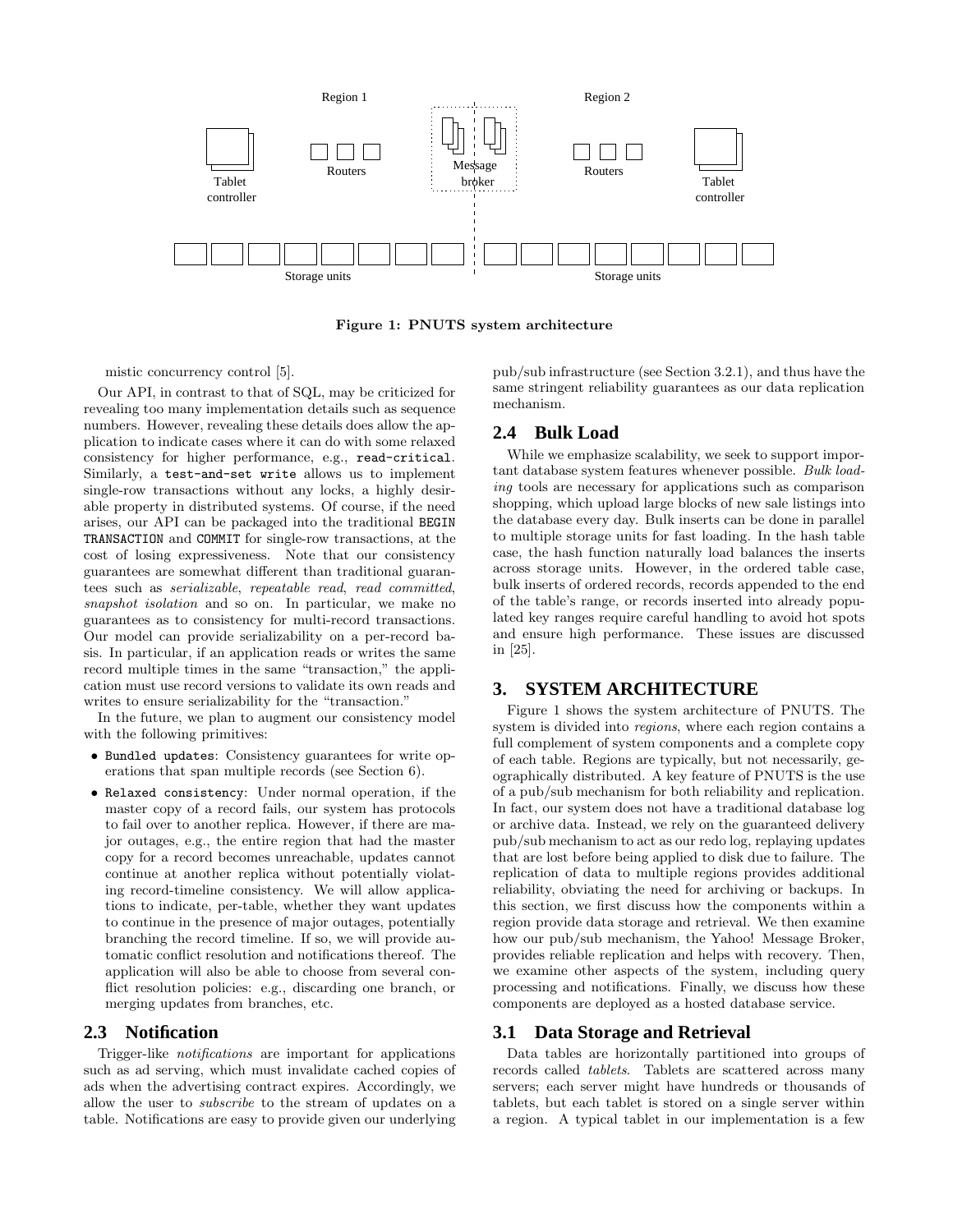Ordered table with primary key of type STRING

Hash table with primary key of type STRING Tablet boundaries defined by Hash(Primary Key)



Figure 2: Interval mappings: (a) ordered table, (b) hash table.

hundred megabytes or a few gigabytes, and contains thousands or tens of thousands of records. The assignment of tablets to servers is flexible, which allows us to balance load by moving a few tablets from an overloaded server to an underloaded server. Similarly, if a server fails, we can divide its recovered tablets over multiple existing or new servers, spreading the load evenly.

Three components in Figure 1 are primarily responsible for managing and providing access to data tablets: the storage unit, the router, and the tablet controller. Storage units store tablets, respond to get() and scan() requests by retrieving and returning matching records, and respond to set() requests by processing the update. Updates are committed by first writing them to the message broker, as described in the next section. The storage unit can use any physical storage layer that is appropriate. For hash tables, our implementation uses a UNIX filesystem-based hash table implemented originally for Yahoo!'s user database. For ordered tables, we use MySQL with InnoDB because it stores records ordered by primary key. Schema flexibility is provided for both storage engines by storing records as parsed JSON objects.

In order to determine which storage unit is responsible for a given record to be read or written by the client, we must first determine which tablet contains the record, and then determine which storage unit has that tablet. Both of these functions are carried out by the router. For ordered tables, the primary-key space of a table is divided into intervals, and each interval corresponds to one tablet. The router stores an interval mapping, which defines the boundaries of each tablet, and also maps each tablet to a storage unit. An example is shown in Figure 2a. This mapping is similar to a very large root node of a B+ tree. In order to find the tablet for a given primary key, we conduct a binary search over the interval mapping to find the tablet enclosing the key. Once we find the tablet, we have also found the appropriate storage server.

For hash-organized tables, we use an  $n$ -bit hash function  $H()$  that produces hash values  $0 \leq H() < 2^n$ . The hash space  $[0...2<sup>n</sup>)$  is divided into intervals, and each interval corresponds to a single tablet. An example is shown in Figure 2b. To map a key to a tablet, we hash the key, and then search the set of intervals, again using binary search, to locate the enclosing interval and thus the tablet and storage unit. We chose this mechanism, instead of a more traditional linear or extensible hashing mechanism, because of its symmetry with the ordered table mechanism. Thus, we can use the same code to maintain and search interval mappings for both hash and ordered tables.

The interval mapping fits in memory, making it inexpensive to search. For example, our planned scale is about 1,000 servers per region, with 1,000 tablets each. If keys are 100 bytes (which is on the high end for our anticipated applications) the total mapping takes a few hundred megabytes of RAM (containing one key and storage unit address per tablet.) Note that with tablets that are 500 MB on average, this corresponds to a database that is 500 terabytes in size. For much larger databases, the mapping may not fit in memory, and we will have to use a mapping that is optimized for disk-based access.

Routers contain only a cached copy of the interval mapping. The mapping is owned by the tablet controller, and routers periodically poll the tablet controller to get any changes to the mapping. The tablet controller determines when it is time to move a tablet between storage units for load balancing or recovery and when a large tablet must be split. In each case, the controller will update the authoritative copy of the mapping. For a short time after a tablet moves or splits, the routers' mappings will be out of date, and requests will be misdirected. A misdirected request results in a storage unit error response, causing the router to retrieve a new copy of the mapping from the controller. Thus, routers have purely soft state; if a router fails, we simply start a new one and do not perform recovery on the failed router. The tablet controller is a single pair of active/standby servers, but the controller is not a bottleneck because it does not sit on the data path.

The primary bottleneck in our system is disk seek capacity on the storage units and message brokers. For this reason, different PNUTS customers are currently assigned different clusters of storage units and message broker machines (as a simple form of quality-of-service and isolation from other customers). Customers can share routers and tablet controllers. In the future, we would like all customers to be able to share all components, so that sudden load spikes can be absorbed across all of the available server machines. However, this requires us to examine flexible quota and admission control mechanisms to ensure each application receives its fair share of the system.

#### **3.2 Replication and Consistency**

Our system uses asynchronous replication to ensure lowlatency updates. We use the Yahoo! message broker, a publish/subscribe system developed at Yahoo!, both as our replacement for a redo log and as our replication mechanism.

#### *3.2.1 Yahoo! Message Broker*

Yahoo! Messsage Broker (YMB) is a topic-based pub/sub system, which together with PNUTS, is part of Yahoo!'s Sherpa data services platform. Data updates are considered "committed" when they have been published to YMB. At some point after being committed, the update will be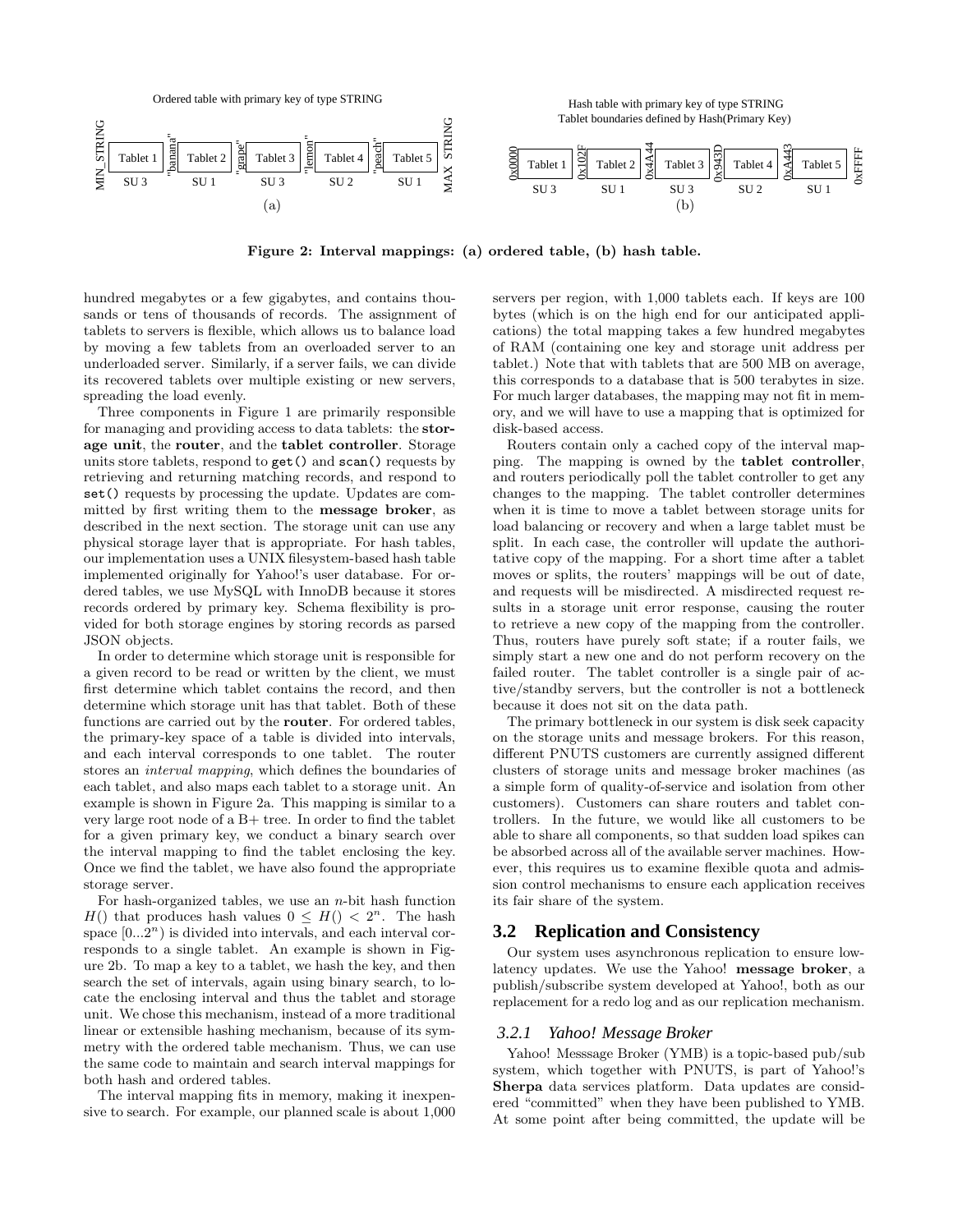asynchronously propagated to different regions and applied to their replicas. Because replicas may not reflect the latest updates, we have had to develop a consistency model that helps programmers deal with staleness; see Section 2.2.

We are able to use YMB for replication and logging for two reasons. First, YMB takes multiple steps to ensure messages are not lost before they are applied to the database. YMB guarantees that published messages will be delivered to all topic subscribers even in the presence of single broker machine failures. It does this by logging the message to multiple disks on different servers. In our current configuration, two copies are logged initially, and more copies are logged as the message propagates. The message is not purged from the YMB log until PNUTS has verified that the update is applied to all replicas of the database. Second, YMB is designed for wide-area replication: YMB clusters reside in different, geographically separated datacenters, and messages published to one YMB cluster will be relayed to other YMB clusters for delivery to local subscribers. This mechanism isolates individual PNUTS clusters from dealing with update propagation between regions.

YMB provides partial ordering of published messages. Messages published to a particular YMB cluster will be delivered to all subscribers in the order they were published. However, messages published to different YMB clusters may be delivered in any order. Thus, in order to provide timeline consistency, we have developed a per-record mastership mechanism, and the updates published by a record's master to a single YMB cluster are delivered in the published order to other replicas (see the next section). While stronger ordering guarantees would simplify this protocol, global ordering is too expensive to provide when different brokers are located in geographically separated datacenters.

#### *3.2.2 Consistency via YMB and mastership*

Per-record timeline consistency is provided by designating one copy of a record as the master, and directing all updates to the master copy. In this record-level mastering mechanism, mastership is assigned on a record-by-record basis, and different records in the same table can be mastered in different clusters. We chose this mechanism because we have observed significant write locality on a per-record basis in our web workloads. For example, a one week trace of updates to 9.8 million user ids in Yahoo!'s user database showed that on average, 85 percent of the writes to a given record originated in the same datacenter. This high locality justifies the use of a master protocol from a performance standpoint. However, since different records have update affinity for different datacenters, the granularity of mastership must be per-record, not per tablet or per table; otherwise, many writes would pay expensive cross-region latency to reach the master copy.

All updates are propagated to non-master replicas by publishing them to the message broker, and once the update is published we treat it as committed. A master publishes its updates to a single broker, and thus updates are delivered to replicas in commit order. Because storage units are so numerous, we prefer to use cheaper, commodity servers instead of expensive, highly reliable storage. By leveraging the reliable publishing properties of YMB, we can survive dataloss failures on storage units—any "committed" update is recoverable from a remote replica, and we do not have to recover any data from the failed storage unit itself.

Updates for a record can originate in a non-master region, but must be forwarded to the master replica before being committed. Each record maintains, in a hidden metadata field, the identity of the current master. If a storage unit receives a set() request, it first reads the record to determine if it is the master, and if not, what replica to forward the request to. The mastership of a record can migrate between replicas. If a user moves from Wisconsin to California, the system will notice that the write load for the record has shifted to a different datacenter (using another hidden metadata field in the record that maintains the origin of the last  $N$  updates) and will publish a message to YMB indicating the identity of the new master. In the current implementation,  $N = 3$ , and since our region names are 2 bytes this tracking adds only a few bytes of overhead to each record.

In order to enforce primary key constraints, we must send inserts of records with the same primary key to the same storage unit; this storage unit will arbitrate and decide which insert came first and reject the others. Thus, we have to designate one copy of each tablet as the tablet master, and send all inserts into a given tablet to the tablet master. The tablet master can be different than the record level master assigned to each record in the tablet.

#### *3.2.3 Recovery*

Recovering from a failure involves copying lost tablets from another replica. Copying a tablet is a three step process. First, the tablet controller requests a copy from a particular remote replica (the "source tablet"). Second, a "checkpoint message" is published to YMB, to ensure that any in-flight updates at the time the copy is initiated are applied to the source tablet. Third, the source tablet is copied to the destination region. To support this recovery protocol, tablet boundaries are kept synchronized across replicas, and tablet splits are conducted by having all regions split a tablet at the same point (coordinated by a two-phase commit between regions). Most of the time in this protocol is spent transferring the tablet from one region to another. Note that in practice, because of the bandwidth cost and latency needed to retrieve tablets from remote regions, it may be desirable to create "backup regions" which maintain a back-up replica near serving replicas. Then, recovering a table would involve transferring it from a "region" in the same or a nearby datacenter, rather than from a geographically distant datacenter.

#### **3.3 Other Database System Functionality**

#### *3.3.1 Query Processing*

Operations that read or update a single record can be directly forwarded to the storage unit holding (the tablet that contains) the record. However, operations that touch multiple records require a component that generates multiple requests and monitors their success or failure. The component responsible for multi-record requests is called the scatter-gather engine, and is a component of the router. The scatter-gather engine receives a multi-record request, splits it into multiple individual requests for single records or single tablet scans, and initiates those requests in parallel. As the requests return success or failure, the scatter-gather engine assembles the results and then passes them to the client. In our implementation, the engine can begin stream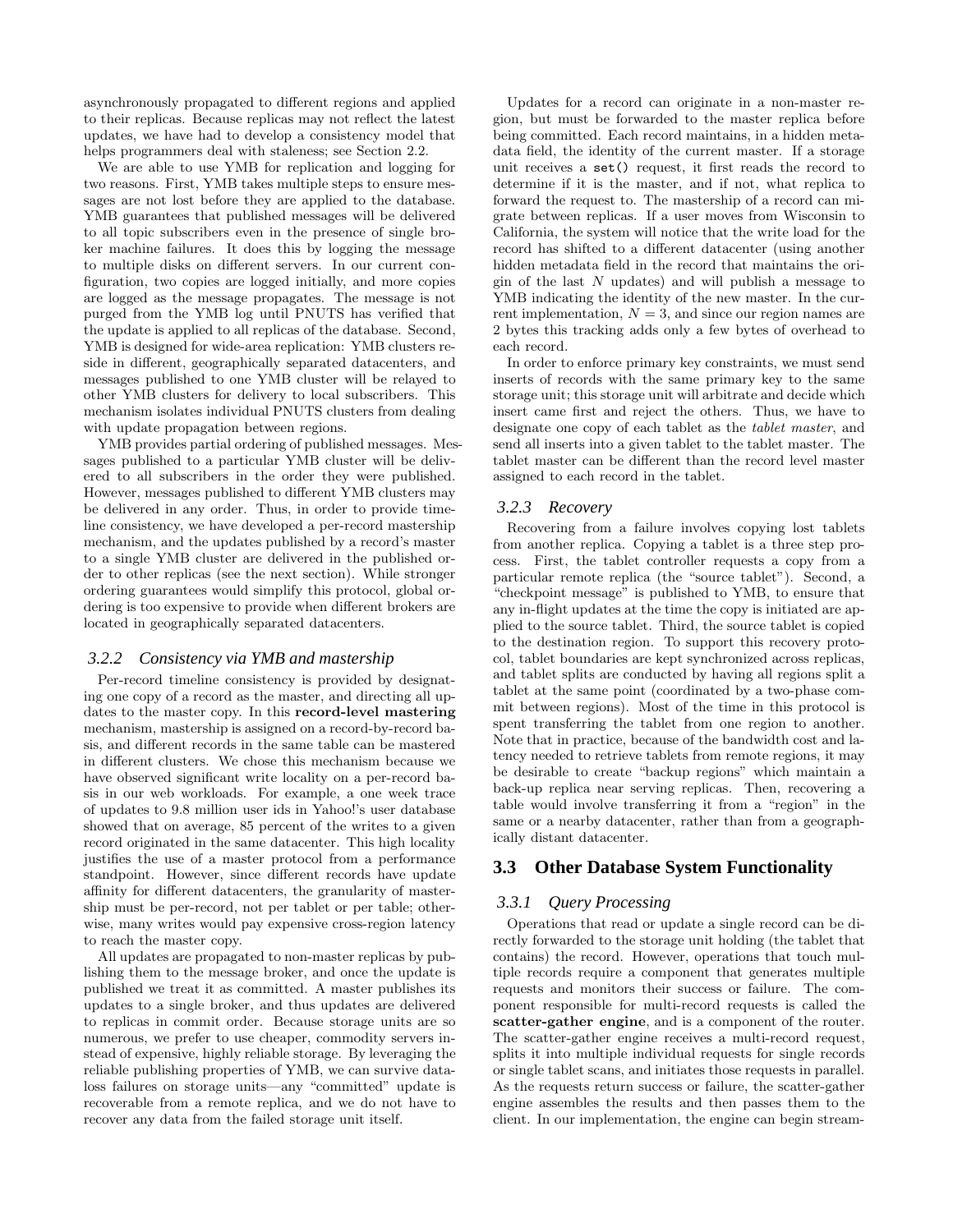ing some results back to the client as soon as they appear. We chose a server-side approach instead of having the client initiate multiple parallel requests for several reasons. First, at the TCP/IP layer, it is preferable to have one connection per client to the PNUTS service; since there are many clients (and many concurrent processes per client machine) opening one connection to PNUTS for each record being requested in parallel overloads the network stack. Second, placing this functionality on the server side allows us to optimize, for example by grouping multiple requests to the same storage server in the same web service call.

Range queries and table scans are also handled by the scatter gather engine. Typically there is only a single client process retrieving the results for a query. The scatter gather engine will scan only one tablet at a time and return results to the client; this is about as fast as a typical client can process results. In the case of a range scan, this mechanism simplifies the process of returning the top- $K$  results (a frequently requested feature), since we only need to scan enough tablets to provide  $K$  results. After returning the first set of results, the scatter-gather engine constructs and returns a continuation object, which allows the client to retrieve the next set of results. The continuation object contains a modified range query, which, when executed, restarts the range scan at the point the previous results left off. Continuation objects allow us to have cursor state on the client side rather than the server. In a shared service such as PNUTS, it is essential to minimize the amount of serverside state we have to manage on behalf of clients.

Future versions of PNUTS will include query optimization techniques that go beyond this simple incremental scanning. For example, if clients can supply multiple processes to retrieve results, we can stream query results back in parallel, achieving more throughput and leveraging the inherently parallel nature of the system. Also, if a client has specified a predicate for a range or table scan, we might have to scan multiple tablets in order to find even a few matching results. In this case, we will maintain and use statistics about data to determine the expected number of tablets that must be scanned, and scan that many tablets in parallel for each set of results we return.

We have deliberately eschewed complex queries involving joins and aggregation, to minimize the likelihood of unanticipated spikes in system workload. In future, based on experience with the system and if there is strong user demand, we might consider expanding the query language, since there is nothing in our design that fundamentally prevents us from supporting a richer query language.

#### *3.3.2 Notifications*

PNUTS provides a service for notifying external systems of updates to data, for example to maintain an external data cache or populate a keyword search engine index. Because we already use a pub/sub message broker to replicate updates between regions, providing a basic notification service involves allowing external clients to subscribe to our message broker and receive updates. This architecture presented two main challenges. First, there is one message broker topic per tablet, and external subscribers need to know which topics to subscribe to. However, we want to isolate clients from knowledge of tablet organization (so that we can split and reorganize tablets without having to notify clients). Therefore, our notification service provides a mechanism to subscribe

to all topics for a table; whenever a new topic is created due to a tablet split, the client is automatically subscribed. Second, slow clients can cause undelivered messages to back up on the message broker, consuming resources. Our current policy is to break the subscriptions of slow notification clients and discard their messages when the backlog gets too large. In the future, we plan to examine other policies.

### **3.4 Hosted Database Service**

PNUTS is a hosted, centrally-managed database service shared by multiple applications. To add capacity, we add servers. The system adapts by automatically shifting some load to the new servers. The bottleneck for some applications is the number of disk seeks that can be done concurrently; for others it is the amount of aggregate RAM for caching or CPU cycles for processing queries. In all cases, adding more servers adds more of the bottleneck resource. When servers have a hard failure (such as a burnt out power supply or RAID controller failure), we automatically recover by copying data (from a replica) to other live servers (new or existing), carrying out little or no recovery on the failed server itself. Our goal is to scale to more than ten worldwide replicas, each with 1,000 or more servers. At this scale, automated failover and load balancing is the only way to manage the operations load.

This hosted model introduces several complications that must be dealt with. First, different applications have different workloads and requirements, even within our relatively narrow niche of web serving applications. Therefore, the system must support several different workload profiles, and be automatically or easily tunable to different profiles. For example, our mastership migration protocol adapts to the observed write patterns of different applications. Second, we need performance isolation so that one heavyweight application does not negatively impact the performance of other applications. In our current implementation, performance isolation is provided by assigning different applications to different sets of storage units within a region.

# **4. PNUTS APPLICATIONS**

In this section, we briefly describe the Yahoo! applications that motivated and influenced PNUTS. Some of these applications are currently running on PNUTS, while others are planned to do so in future.

User Database Yahoo!'s user database has hundreds of millions of active user IDs, and billions of total IDs. Each record contains user preferences, profile information and usage statistics, as well as application-specific data such as the location of the user's mail home or their Yahoo! Instant Messenger buddy list. Data is read and possibly written on every user page view, and thus the volume of traffic is extremely high. The massive parallelism of PNUTS will help support the huge number of concurrent requests. Also, our asynchrony model provides low latency, which is critical given the need to read and often write the user database on every page view. User data cannot be lost, but relaxed consistency is acceptable: the user must see his own changes but it is fine if other users do not see the user's changes for some time. Thus, our record timeline model is a good fit. The user database also functions well under a hosted service model, since many different applications need to share this data.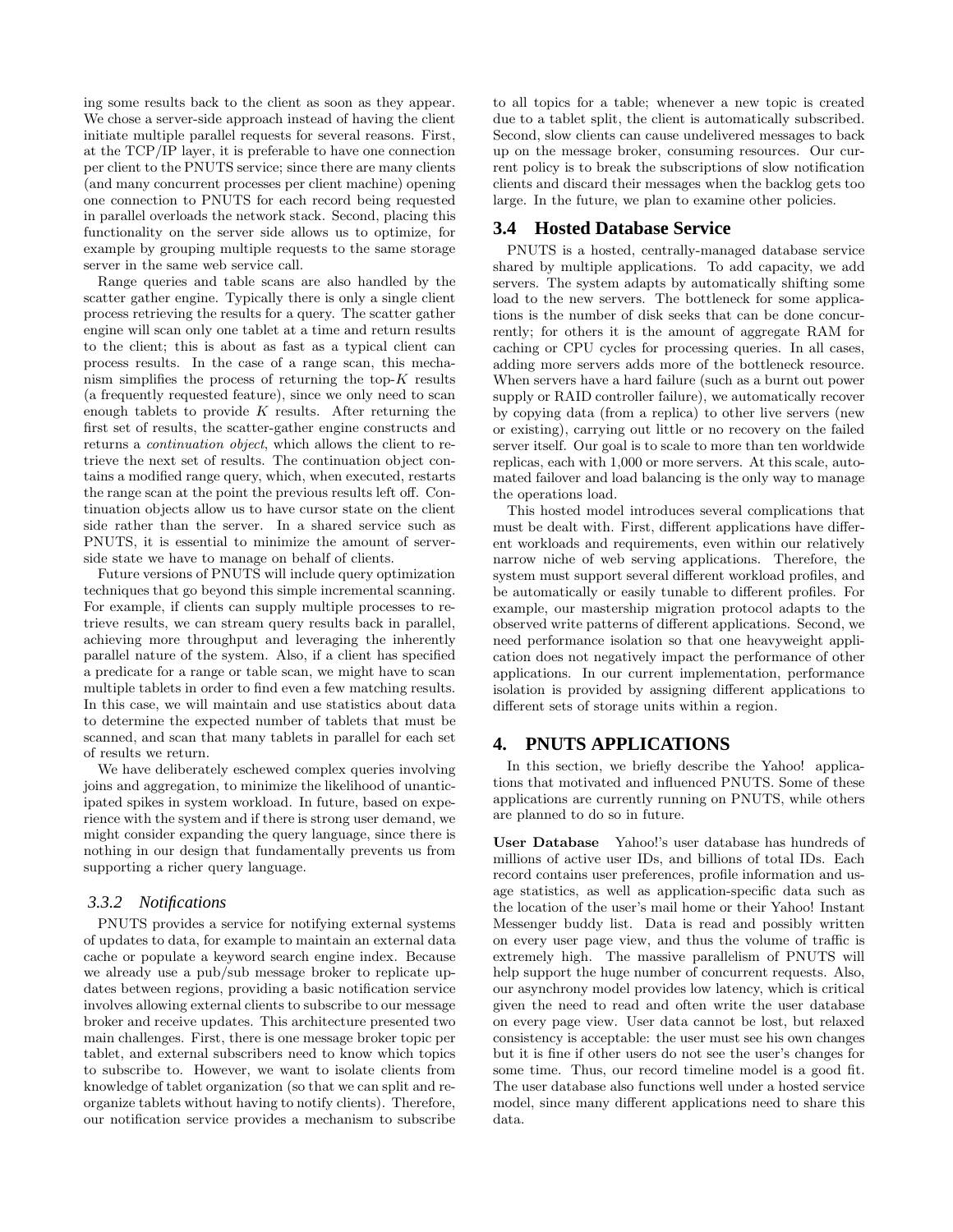Social Applications Social and "Web 2.0" applications require a flexible data store that can support operations geared around information sharing and connections between users. The flexible schemas of PNUTS will help support rapidly evolving and expanding social applications. Similarly, the ordered table abstraction is useful to represent connections in a social graph. We can create a relationship table with a primary key that is a composite of (Friend1, Friend2), and then find all of a user's friends by requesting a range scan for all records with key prefixed by a given user ID. Because such relationship data (and other social information) is useful across applications, our hosted service model is a good fit. Social applications typically have large numbers of small updates, as the database is updated every time a user posts a photo or writes a blog post. Thus, scalability to high write rates, as provided by our parallel system, is essential. However, the dissemination of these updates to other users does not have to be real time, which means that our relaxed consistency model works well for this application. The first set of production applications running on PNUTS are social applications.

Content Meta-Data Mass storage of data such as mail attachments, images and video is a challenge at Yahoo! and many other web companies. While PNUTS is not optimized to provide bulk storage, it can play a crucial role as the metadata store of a distributed bulk storage system. While a distributed bulk filesystem may store the actual file blocks, PNUTS can manage the structured metadata normally stored inside directories and inodes. One planned customer of PNUTS will use the system as such a metadata store, utilizing its scalability and low latency to ensure high performance for metadata operations such as file creation, deletion, renaming and moving between directories. The consistency model of PNUTS is critical to properly managing this metadata without sacrificing scalability.

Listings Management Comparison shopping sites such as Yahoo! Shopping aggregate listings of items for sale from many sources. These sites provide the ability to search for items and sort by price, ratings, etc. Our ordered table can be used to store listings, sorted by timestamp, to allow shopping sites to show the most recent  $N$  items. Creating an index or view of the data (see Section 6) will allow us to retrieve items sorted by secondary attributes such as price. Also, the flexible schemas in PNUTS will make it easy to model the varied attributes of different kinds of products.

Session Data Web sites often maintain per-session state, and the large number of concurrent sessions active at a large site like Yahoo! means that a scalable storage system is needed to manage the state. Strong consistency is not required for this state, and to enhance performance, applications may decide to turn off all PNUTS consistency for session tables. Because managing session state is a common task across many different web applications, running PNUTS as a service allows applications to quickly use the session store without having to architect and implement their own solution.

# **5. EXPERIMENTAL RESULTS**

We ran a series of experiments to evaluate the performance of our system. Our performance metric was average request latency, since minimizing latency is a primary goal of

| Component         | Servers/region               | OS           |  |
|-------------------|------------------------------|--------------|--|
| Storage unit      | 5                            | FreeBSD 6.3  |  |
| Message broker    | $\overline{2}$               | FreeBSD 6.3  |  |
| Router            |                              | Linux RHEL 4 |  |
| Tablet controller |                              | Linux RHEL 4 |  |
| Client            |                              | Linux RHEL 4 |  |
|                   |                              |              |  |
| Region            | Machine                      |              |  |
| West 1.           | Dual 2.8 GHz Xeon, 4GB RAM,  |              |  |
| West 2            | 6 disk RAID 5 array          |              |  |
| <b>East</b>       | Quad 2.13 GHz Xeon, 4GB RAM, |              |  |
|                   | 1 SATA disk                  |              |  |

Table 1: Machine configurations for different regions. Storage units and message brokers run on FreeBSD because of their use of BSD-only packages. The difference in machine configuration between the West and East areas results from our using repurposed machines for our experiments.

the system. We compared the performance of the hash and ordered tables. For these experiments, we set up a threeregion PNUTS cluster, with two regions on the west coast of the United States and one region on the east coast. We ran our experiments on this test cluster instead of the larger production system so that we could modify parameters and code and measure the performance impact. In ongoing work we are gathering measurements on larger installations.

#### **5.1 Experimental Setup**

We used an enhanced version of the production code of PNUTS in our experiments. The current production version supports only hash tables; the enhanced system also supports ordered tables. The primary change needed to support ordered tables was to replace the storage engine (a Yahoo! proprietary disk-based hashtable) with MySQL using InnoDB to get good range scan performance within a storage unit. We also needed to modify the router to support lookup by primary key in addition to hash of primary key, and the tablet controller to create tablets named by key range instead of by hash range. The system is written primarily in C++ with some components, in particular the tablet controller and the administrative scripts, written in PHP and Perl. We set up three PNUTS regions, two in the San Francisco Bay Area in California (regions "West 1" and "West 2") and one in Virginia (region "East"). The configuration of each region is shown in Table 1.

Our database contained synthetically generated 1 KB records, replicated across three regions, each with 128 tablets. We generated workload against the database by running a workload process on a separate server in each region. Each process had 100 client threads, for a total of 300 clients across the system. For each client thread, we specified the number of requests, the rate to generate requests, the mix of reads and writes, and the probability that an updated record was mastered in the same region as the client (called the "locality"). The values we used for these parameters are shown in Table 2. In particular, the locality parameter is based on our measurements of the production Yahoo! user database. Each update overwrote half of the record. In most of our experiments the records to be read or written were chosen randomly according to a uniform distribution. We also experimented with a Zipfian distribution to measure the impact of skew on our system.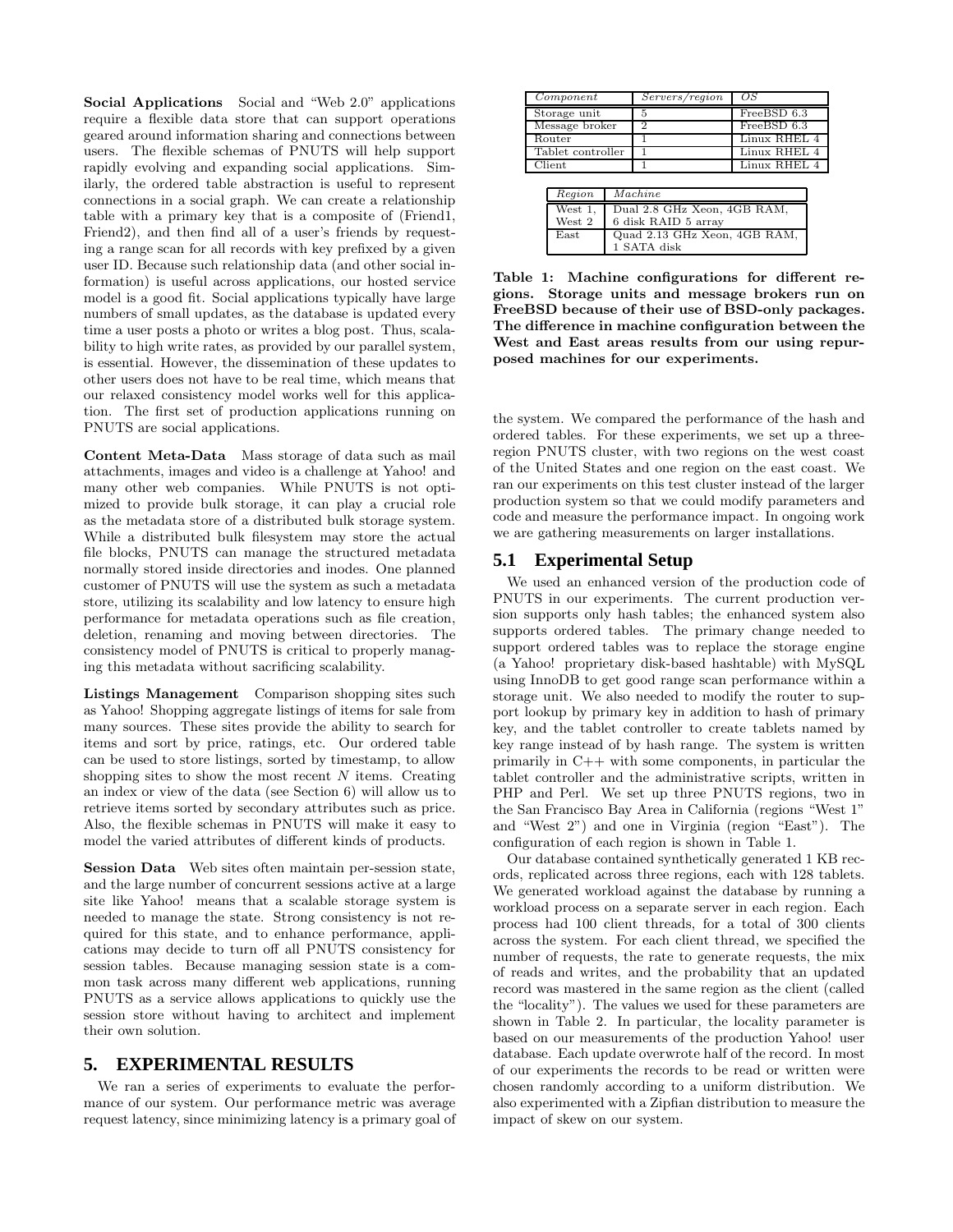| Total clients       | 300                                              |
|---------------------|--------------------------------------------------|
| Requests per client | 1.000                                            |
| Request rate        | 1200 to 3600 requests/sec                        |
|                     | $(4 \text{ to } 12 \text{ requests/sec/client})$ |
| Read:write mix      | 0 to 50 percent writes                           |
| Locality            |                                                  |

Table 2: Experimental parameters

# **5.2 Inserting Data**

Our experiment client issues multiple insertion requests in parallel. In the hash table case, record insertions are naturally load balanced across storage servers because of the hashing function, allowing us to take advantage of the parallelism inherent in the system. Recall that to enforce primary key constraints, we must designate a "tablet master" where all inserts are forwarded. We used 99 clients (33 per region) to insert 1 million records, one third into each region; in this experiment the tablet master region was West 1. Inserts required 75.6 ms per insert in West 1 (tablet master), 131.5 ms per insert into the non-master West 2, and 315.5 ms per insert into the non-master East. These results show the expected effect that the cost of inserting is significantly higher if the insert is initiated in a non-master region that is far away from the tablet master. We experimented with varying the number of clients and found that above 100 clients, increasing contention for tablets introduced higher latency and in some cases timeouts on insertions. We can add storage units to alleviate this problem. Insertion time for the ordered table showed a similar trend, requiring 33 ms per insert in West 1, 105.8 ms per insert in the non-master West 2, and 324.5 ms per insert in the non-master East. These measurements demonstrate that MySQL is faster than our hashtable implementation under moderate load. However, if the concurrent insert load on the system is too high, MySQL experiences a performance drop due to contention (in particular, concurrent inserts into the primary key index). For this reason, when inserting into the ordered table we only used 60 clients. Again, more storage units would help. (For performance on bulk-loading records into an ordered table in primary key order, see [25]; this operation requires special handling in order to achieve high parallelism.) Our storage unit implementation is not particularly optimized; for example out of the 75.6 ms latency per insert into the hash table, 40.2 ms was spent in the storage unit itself, obtaining locks, updating metadata structures and writing to disk. It should be possible to optimize this performance further.

# **5.3 Varying Load**

We ran an experiment where we examined the impact of increased load on the average latency for requests. In this experiment, we varied the total request rate across the system between 1200 and 3600 requests/second, while 10 percent of the requests were writes. The results are shown in Figure 3. The figure shows that latency decreases, and then increases, with increasing load. As load increases, contention for resources (in particular, disk seeks) increases, resulting in higher latency. The exception is the left portion of the graph, where latency initially decreases as load increases. The high latency at low request rate resulted from an anomaly in the HTTP client library we used, which closed TCP connections in between requests at low request rates, requiring expensive TCP setup for each call. This library



Figure 3: Impact of varying request rate on the average request latency.



Figure 4: Impact of varying read:write ratio on the average request latency.

should be optimized or replaced to ensure high performance even for lower request rates. Also, while the largest request rate we targeted was 3,600 requests/second, the clients were only able to achieve 3,090 requests/second for the ordered table and 2,700 requests/second for the hash table. Because clients sent requests serially, the high latency limited the maximum request rate.

# **5.4 Varying Read/Write Ratio**

Next, we examined the effect of the read/write mix on latency. We varied the percentage of writes between 0 and 50 percent of requests, while keeping the request rate at 1200 requests/second. The results are shown in Figure 4. As the proportion of reads increases, the average latency decreases. Read requests can be satisfied by a local copy of the data, while write requests must be satisfied by the master record. When a write request originates in a non-master region (20 percent of the time), it must be forwarded to the master region, incurring high latency. Thus, when the proportion of writes is high, there is a large number of highlatency requests, resulting in a large average latency. In particular, writes that had to be forwarded from the east to the west coast, or vice versa, required 324.4 ms on average compared to 92.0 ms on average for writes that could complete locally; these measurements are for the hash table but measurements for the ordered table were comparable. As the number of writes decreases, more requests can be satisfied locally, bringing down the average latency. This result demonstrates the benefit of our timeline consistency model: because most reads can be satisfied by local, but possibly stale data, read latency is low. Even the higher latency for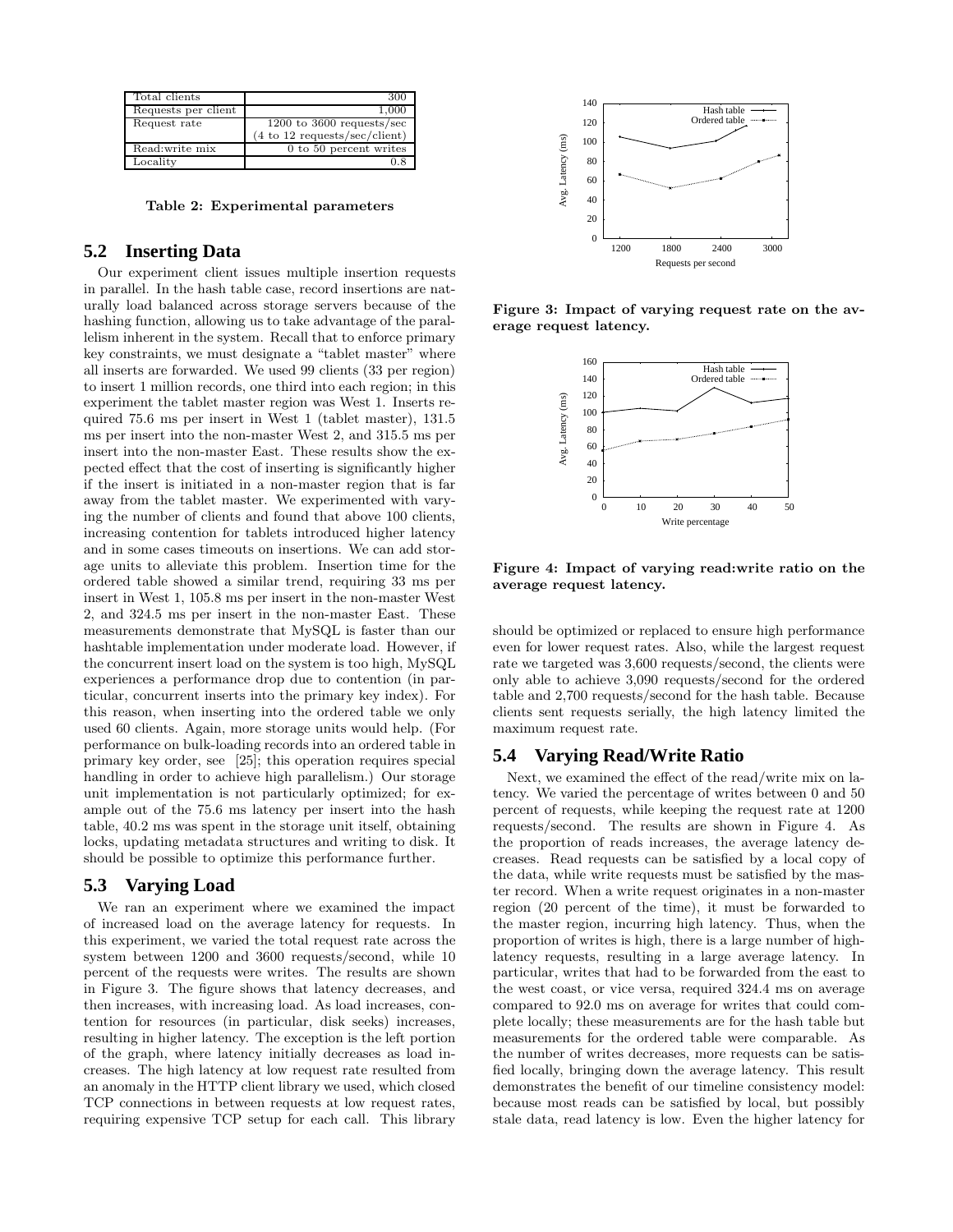

Figure 5: Impact of varying the skew of requests on the average request latency.



number of storage units on the average request latency.

 $\overline{0}$ 1000 2000 3000 4000 5000 6000 7000 8000 9000 0.01 0.02 0.03 0.04 0.05 0.06 0.07 0.08 0.09 0.1 Avg. Latency (ms) Percent of table scanned 300 clients 30 clients

Figure 6: Impact of varying the Figure 7: Impact of varying the size of range scans on the average request latency.

writes is mitigated by the fact that per-record mastering allows us to assign the master to the region with the most updates for a record. The "bump" observed at 30 percent writes for the hash table is an anomaly; on examining our numbers we determined that there was unusually high latency within the datacenter where our West 1 and West 2 regions reside, most likely due to congestion caused by other systems running in the datacenter.

# **5.5 Varying Skew**

We also examined a workload where the popularity of records was non-uniform. It has been observed that web workloads often exhibit Zipfian skew [7]. We ran an experiment where the probability of requesting a record varied according to a Zipfian distribution, with the Zipf parameter varying from 0 (uniform) to 1 (highly skewed). The workload had 10 percent writes, and 1,200 requests/second. The results in Figure 5 show that for the hash table, average request latency first increases, and then decreases slightly with higher skew. More skew causes more load imbalance (and higher latency), but this effect is soon outweighed by better cache locality for popular records (resulting in lower latency). In the ordered table, the improved caching always dominates, resulting in better latency with more skew.

# **5.6 Varying Number of Storage Units**

Next, we examined the impact of the number of storage units on latency. One of the main advantages of our system is the ability to scale by adding more servers. We varied the number of storage units per region from 2-5. The workload had 10 percent writes, and 1,200 requests/second. The results are shown in Figure 6. As the figure shows, latency decreases with increasing number of storage units. More storage units provide more capacity, in particular disk seek capacity, reducing the latency of individual requests. The decrease is roughly linear; we attribute the not-quitelinearity of the hash table result to experimental noise.

# **5.7 Varying Size of Range Scans**

Finally, we examined the impact of range scan size on latency. This experiment was run only with the ordered table. The hash table inherently does not support range scans by primary key unless we do an expensive table scan. We varied the size of range scans between 0.01 percent and 0.1 percent of the total table. We also conducted runs with 30 clients (10 per region) and 300 clients (100 per region).

The results are shown in Figure 7. As the figure shows, the time to range scan increases linearly with the size of the scan. However, the average completion time for the whole range scan is much higher when there are more clients running. Range scanning is a fairly heavyweight process, and with more range scans occurring concurrently, all of the system resources (disk, CPU and bandwidth) become overloaded.

# **6. LONG TERM VISION**

PNUTS was designed from the ground up to support a variety of advanced functionality, such as indexes over data. However, building a complex system required us to build in phases, and we have first built the basic table storage and consistency layers described in this paper. In this section, we describe some advanced functionality under design and development; the goal is to support them in the production platform over the next year or two.

# **6.1 Indexes and Materialized Views**

In order to support efficient query processing, it is often critical to provide secondary indexes and materialized views. In our system, indexes and views will be treated equivalently; an index is just a special case of a view that provides efficient look up or range scans on secondary attributes of the base table. Our indexes and views will be stored as regular ordered tables, but are asynchronously maintained by the system. An index/view maintainer will listen to the stream of updates from message broker, and generate corresponding updates. For example, if a user moves from Wisconsin to California, and we have an index on location, the maintainer will delete the Wisconsin index entry for the user and insert a California index entry for the user. Further research is needed to examine the semantic implications of answering queries using possibly stale indexes and views.

# **6.2 Bundled Updates**

Several customers have expressed a need for an extension of the consistency guarantees we provide (Section 2.2). The extension, called bundled updates, provides atomic, nonisolated updates to multiple records. That is, all updates in the bundle are guaranteed to eventually complete, but other transactions may see intermediate states resulting from a subset of the updates. For example, if Alice and Bob accept a bi-directed social network connection, we need to update both Alice's and Bob's records to point to the other user. Both updates need to complete (and the application writer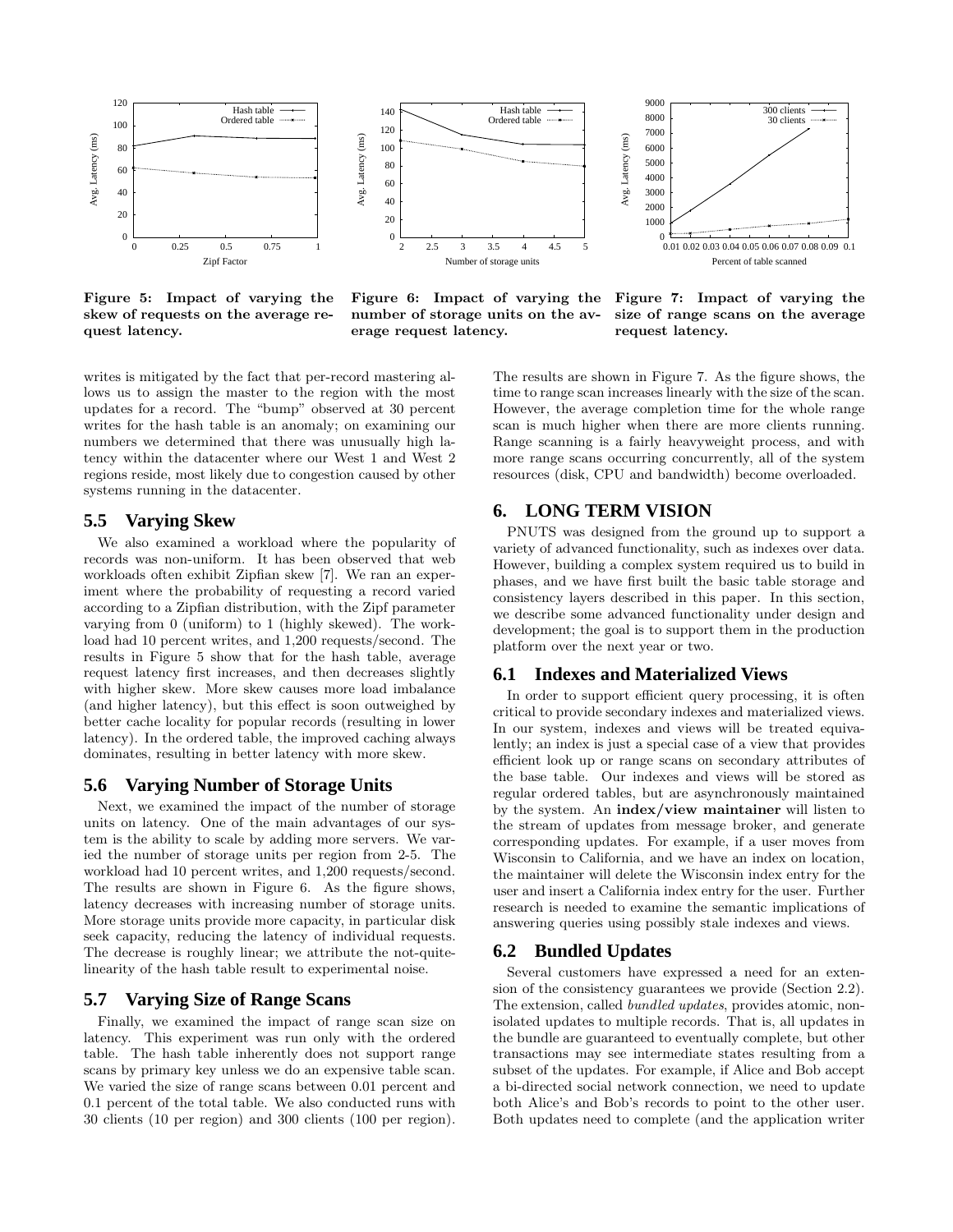would prefer not to check and retry to ensure this, as in the current system) but it is not critical to provide serializability; it is ok if Alice is temporarily a friend to Bob but not vice-versa. The challenges in implementing bundled updates are to ensure the timeline consistency guarantees described in Section 2.2 when the updates in the bundle are asynchronously and independently applied, and to provide a convenient mechanism for the client to determine when all updates in the bundle have completed.

# **6.3 Batch-Query Processing**

Although PNUTS is optimized for web OLTP workloads, we believe that it can also serve as a data store for batch and bulk processing, such as that provided by MapReduce or Pig. This requires further investigation of how a scanoriented bulk workload interacts with a seek-oriented serving workload. It may be necessary to separate PNUTS replicas into "batch" and "serving," and optimize them separately for the different workloads. Also, parallel batch systems optimize their execution based on the current location of data, and therefore we may need to provide hooks for accessing tablets directly, bypassing routers.

# **7. RELATED WORK**

#### Distributed and Parallel Databases

Distributed and parallel databases have been around for decades [13]. Much of the work has focused on distributed query processing [19] and distributed transactions [16]. While our thinking has been heavily influenced by this work, our simplified query language and weakened consistency model means that many prior techniques are not applicable.

Recent interest in massively scalable databases has produced several systems, each optimized for a different point in the design space. Google's BigTable [8] provides recordoriented access to very large tables, but to our knowledge there have been no publications describing support for geographic replication, secondary indexes, materialized views, the ability to create multiple tables, and hash-organized tables. Amazon's Dynamo [12] is a highly-available system that provides geographic replication via a gossip mechanism, but its eventual consistency model does not adequately support many applications, and it does not support ordered tables. Sharding is a technique for partitioning a database over a large number of commodity database machines, and is used, for example, in the data architecture for Yahoo!'s Flickr website. However, sharding systems do not typically provide automated data migration between machines or shard splitting, both of which are needed to minimize operational cost. Other large scale distributed storage systems include Amazon's S3 and SimpleDB services, and Microsoft's CloudDB initiative, but there is little information publicly available about the architecture of these systems.

#### Distributed Filesystems

Distributed filesystems are another option for large scale storage. Examples include Ceph [27], Boxwood [20], and Sinfonia [3]. These systems are designed to be object stores rather than databases. Boxwood does provide a B-tree implementation, but the design favors strict consistency over scalability, limiting the scale to a few tens of machines. Similarly, Sinfonia provides a simplified transaction type called "minitransactions" which are based on an optimized twophase commit protocol. Even this optimized protocol requires communication among participants and limits scalability. PNUTS aims to provide much richer database functionality at scale than these systems.

#### Distributed Hash Tables

Widely distributed hash tables (DHTs) based on peer-topeer architectures include Chord [26], Pastry [24] and a host of other systems. While DHTs themselves provide primarily object routing and storage, higher level filesystems [9] and database systems [18] have been built on top of them. These systems do not provide an ordered table abstraction, and focus on reliable routing and object replication in the face of massive node turnover. Since PNUTS runs in managed datacenters, we can focus instead on high performance and low latency using simpler routing and replication protocols. Data Routing

Distributed data systems require a mechanism for finding data that has been spread across hosts. Several investigators have argued for using a hash function that automatically assigns data to servers [14, 28]. We decided to use the direct mapping approach instead for two reasons. First, in an ordered table, some tablets may become hotspots (e.g., tablets holding the most recent data in a date range). We need the flexibility provided by direct mapping to move hot tablets to underloaded servers. Second, we need a router layer to abstract away the actual location of data from clients so that we can change the servers or data partitioning without impacting clients. Since we need a routing layer anyway, using direct mapping adds no additional network latency.

#### Asynchronous Replication and Consistency

While serializability can be provided in distributed databases using two-phase commit protocols [16] or optimistic concurrency control [6], full serializability limits scalability [17]. At our scale, serializability is just not feasible, and so we provide a weaker, but still meaningful, consistency model (record-level timeline consistency).

Asynchronous replication has been used in other systems to provide both robustness and scalability. Master-slave replication is the canonical example [22, 10]. PNUTS extends master-slave replication by making the granularity of mastership be the record, by permitting mastership to change temporarily or permanently, and by ensuring timeline consistency (but not stronger semantics) despite storage server failures or mastership changes. Epidemic replication [23] is another example, and variants of epidemic replication are used in gossip systems such as Dynamo [12]. Epidemic replication usually provides "eventual consistency," where updates are committed in different orders at different replicas, and replicas are eventually reconciled. In this model, it is possible to read updates that will later be rolled back during reconciliation. In the default timeline consistency model of PNUTS, such "dirty data" is not visible, which is a key requirement for many of our applications. PNUTS does provide a relaxed consistency mode that is similar to eventual consistency for availability reasons, and applications can choose which mode they want.

# **8. CONCLUSIONS**

PNUTS aims for a design point that is not well served by existing systems: rich database functionality and low latency at massive scale. While developing PNUTS, we have had to balance several tradeoffs between functionality, performance and scalability. In particular, we have chosen asynchronous replication to ensure low write latency while providing geographic replication. We developed a consis